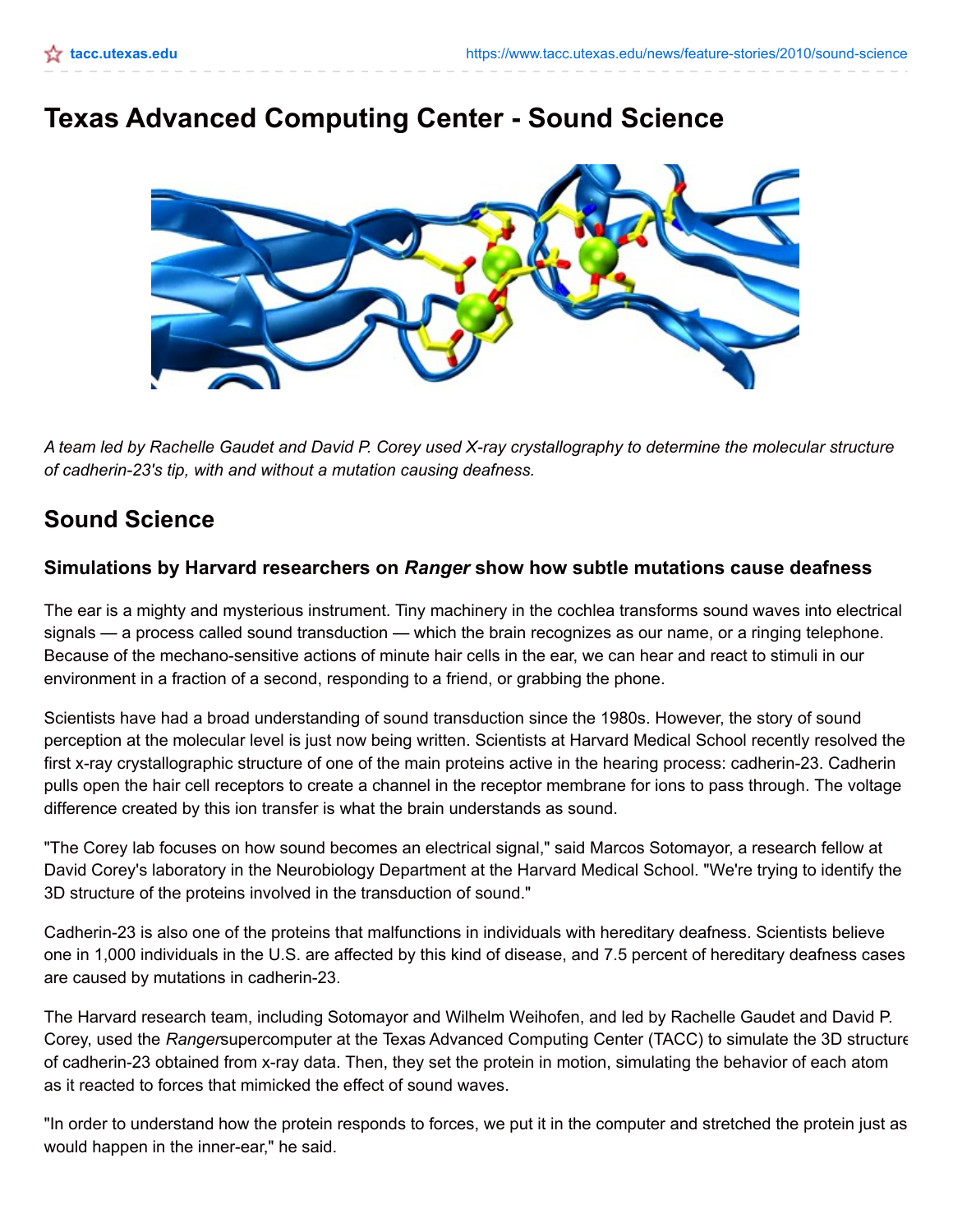*Cadherins involved in sound transduction. (A) Scanning electron micrograph of a hair bundle (bullfrog sacculus, D. P. Corey). (B) Crystals of cadherin-23, a protein essential for hair-cell transduction. (C) Structural model of cadherin-23 obtained through X-ray crystallography.*



The team performed hundreds of simulations on *Ranger*, and learned a number of important things about cadherin-23 that challenged their initial hypothesis about the protein.

"It was assumed that these proteins would be stretchy, like a soft spring," Sotomayor explained. "Actually, they are more like a stiff wire."

The simulations also showed that some deafness-related mutations to the protein do not alter the fold and strength of cadherin-23 directly. Rather, they change the way the protein binds calcium, which ends up weakening its structure.

"While doing measurements of calcium affinity, we realized that this deafness mutation was modifying how the protein binds calcium," Sotomayor said. "The simulations showed that without calcium, the protein is weak."

According to University of Maryland biology professor and mechanoreceptor expert, Sergei Sukharev, the simulations gave rise to the "far-fetched" prediction that mutations can affect the cadherin's strength not only by changing flexibility of the linker region, but also by changing calcium affinity.

"When the need arose, the team did not stop short and performed bench experiments which confirmed this computational prediction," Sukharev said.

The change in calcium affinity makes a big difference for the mutant cadherin-23 proteins, which snap under mechanical stress, causing hearing loss. The group's findings were published in the April 2010 edition of the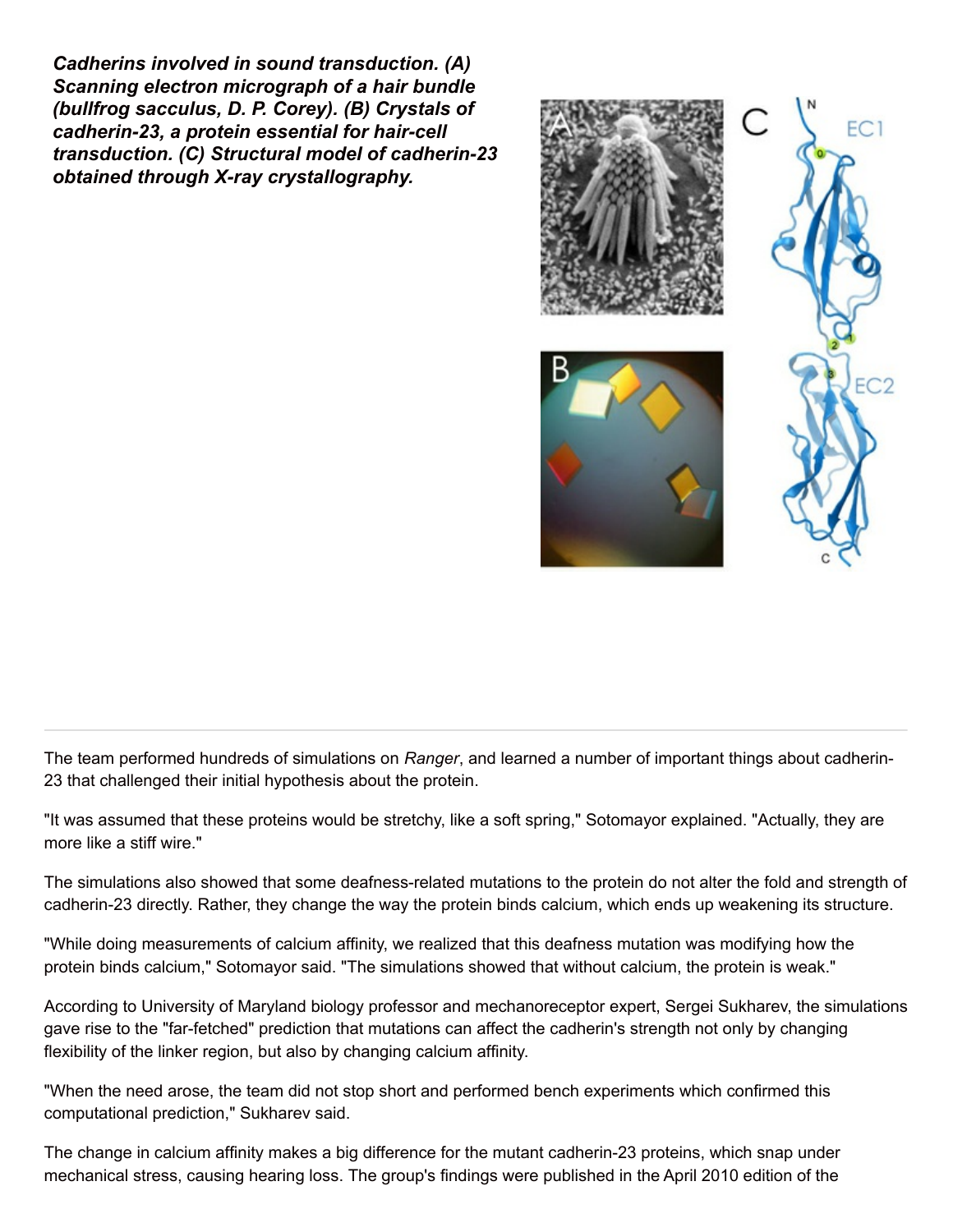*Marcos Sotomayor, a research fellow at David Corey's laboratory in the Neurobiology Department at the Harvard Medical School.*



"A very natural combination of crystallography with advanced computer simulations has made this study feasible and highly conclusive," said Sukharev.

"Using the supercomputer, we were able to see where the calcium is bound, how it's bound to the protein, and how it modulates the elasticity of the protein," said Sotomayor. "That's something that cannot be done with any other technique."

The simulations were the first of this important protein, which was only recently identified as part of the sound transduction apparatus, in part because hair cells from the cochlea are fragile, scarce, and notoriously difficult to work with. It wasn't until 2008 that Sotomayor and colleagues first imaged the protein using x-ray crystallography, a method of determining the position of individual atoms within biomolecules.

The team then used the NAMD (NAnoscale Molecular Dynamics) and VMD (Visual Molecular Dynamics) software packages to simulate and analyze the 3D structure of cadherin-23 in systems encompassing up to 355,000 atoms. The project used the computing and storage systems at the National Center for [Supercomputing](http://www.ncsa.illinois.edu/) Applications (NCSA), as well as those at TACC, to complete the work. Both TACC and NCSA are part of the [TeraGrid](http://www.teragrid.org/), a nationwide network of academic HPC centers, sponsored by the NSF Office of Cyberinfrastructure, that provide scientists and researchers access to large-scale computing, networking, data-analysis and visualization resources and expertise.

Despite the difficulty of getting the initial data, the protein turned out to be a particularly good candidate for molecular dynamics simulations. Sotomayor's virtual experiments increased the length of the cadherin simulations to 100 nanoseconds, whereas sound transduction in the ear occurs in a few microseconds.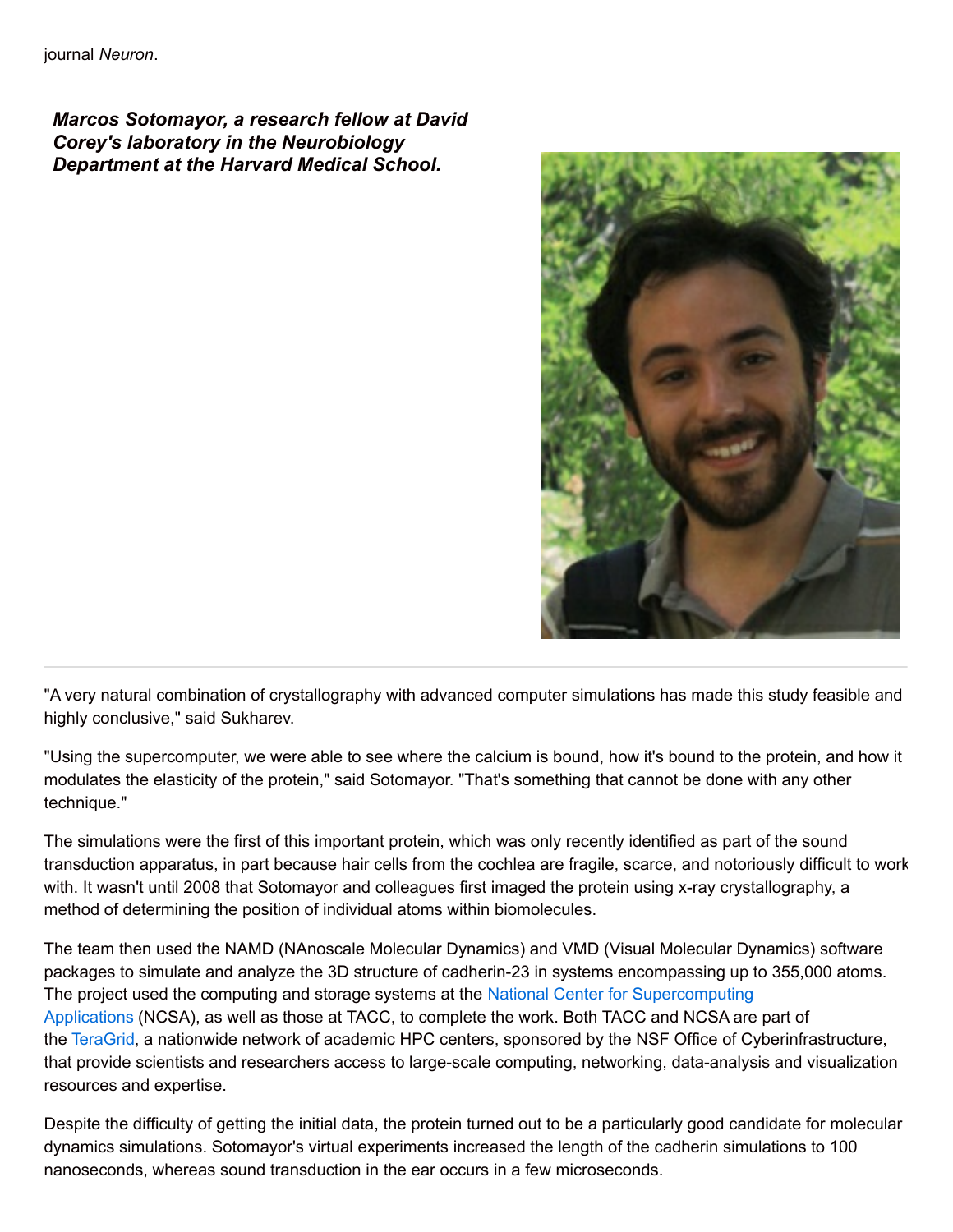However, most biological processes take many milliseconds, if not seconds, so proteins involved in hearing, with their fast mechano-sensitive actions, make good candidates for analysis.

"The simulations are almost in the physiological range of time scales, and they're closer than any other simulation done before for this kind of systems," he said.

The results of the computational experiments will be validated through laboratory experiments, and hopefully the knowledge gleaned from the simulations will eventually help doctors test for, and treat, some types of deafness.

"It shows how part of sound transduction happens at the molecular level, and that's a first," said Sotomayor. "Eventually, I think it will inform therapy, but it will probably take 10 or 20 years to do so."

*Typical setup for a molecular dynamics simulation showing protein (white and colored sticks), water molecules (blue), and ions (green). [Made with VMD.]*



#### **The Future of Molecular Dynamics Simulations**

With new peta- and exa-scale systems anticipated to come online in the next few years, molecular dynamics (MD) simulations are anticipating a dramatic boost.

According to Sotomayor, this explosion in computing power will have two seemingly contradictory effects on the field.

First, more computing power will allow researchers to improve the accuracy of the force fields used to model atomic interactions.

"We don't understand the effects of polarizability quite well, which is an important property of atoms neglected in most simulations," Sotomayor said. He believes the next generation of force fields will have more detailed (and more computationally expensive) descriptions of how the atoms interact with each other. This will be possible because of the upcoming increase in supercomputing power.

If the first approach makes simulations more accurate, the second approach, called coarse-grained simulation, sacrifices molecular accuracy, but reaches more realistic timescales and system sizes.

"We want to simulate larger systems for longer timescales, and we can do it by simplifying the description of the